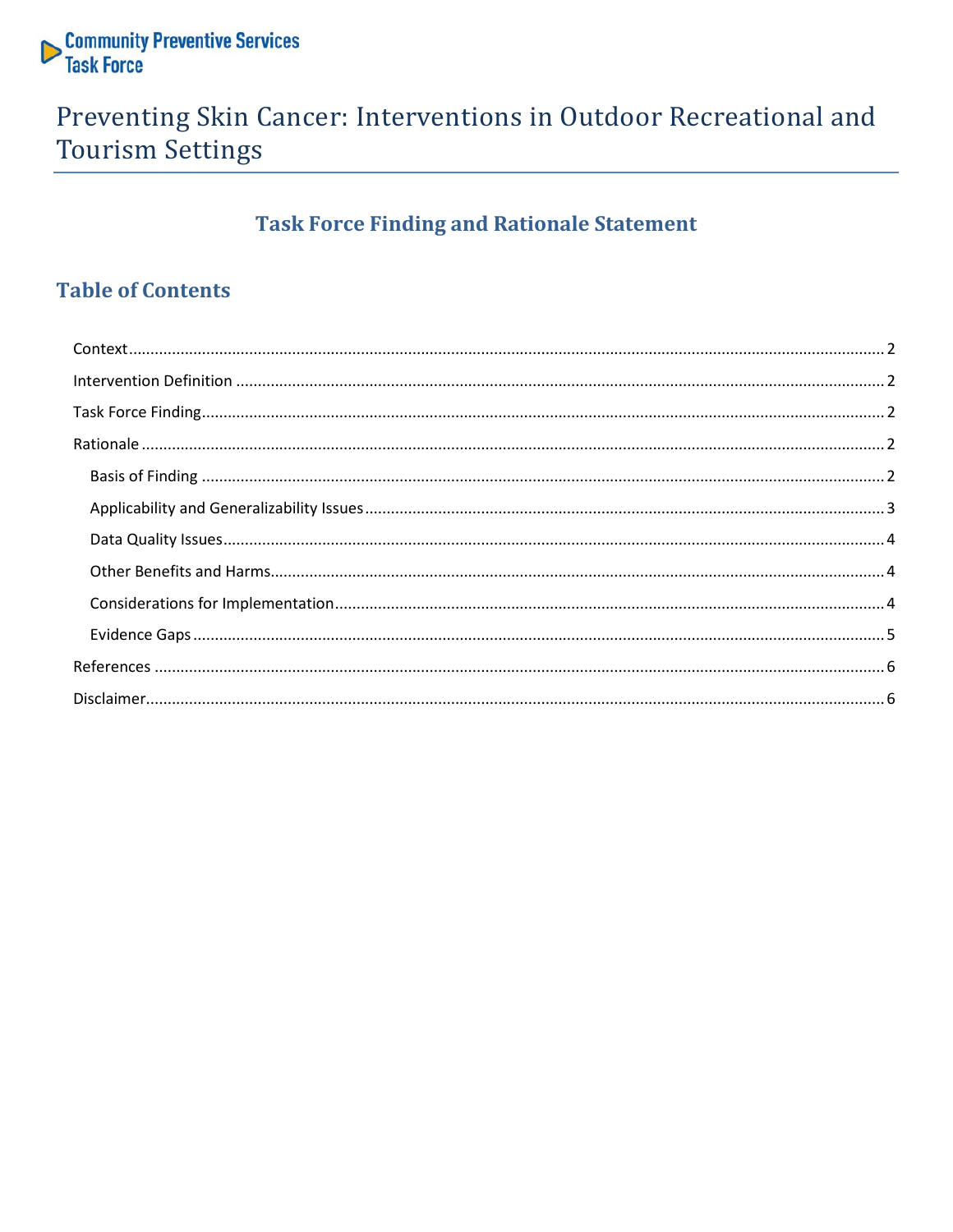

### **Task Force Finding and Rationale Statement**

#### <span id="page-1-0"></span>**Context**

Visitors to outdoor recreational and tourism settings may have an increased risk of excessive UV radiation exposure for several reasons, including:

- Spending an extensive amount of time outdoors
- Unfamiliarity with the settings, which may have high UV radiation intensity due to factors such as latitude, altitude, and light reflective surfaces (e.g., water, sand, snow)
- Desire among vacationers to be carefree

Operators of outdoor recreational and tourist facilities can play an important role in helping to address the heightened risk of sunburns and ultimately skin cancer due to these factors by ensuring that visitors are aware of the risks and are able to effectively mitigate them.

#### <span id="page-1-1"></span>**Intervention Definition**

Interventions to promote sun-protective behaviors among visitors to outdoor recreational and tourism settings include at least one of the following:

- Educational approaches (e.g., providing informational messages about sun protection to visitors through instruction, small media such as posters or brochures, or both)
- Activities designed to influence knowledge, attitudes, or behavior of visitors (e.g., modeling or demonstrating behaviors)
- Environmental approaches to encourage sun protection (e.g., providing sunscreen or shade)
- Policies to support sun protection practices (e.g., requiring sun protective clothing)

These interventions may be directed at adults, children, or both. They may also have components directed at improving sun protection behavior among employees.

#### <span id="page-1-2"></span>**Task Force Finding (April 2014)**

The Community Preventive Services Task Force recommends interventions in outdoor recreational and tourism settings that include skin cancer prevention messages or educational activities for visitors, and may also provide free sunscreen of SPF 15 or greater. This recommendation is based on strong evidence of effectiveness for increasing sunscreen use and avoidance of sun exposure, and decreasing incidence of sunburns.

#### <span id="page-1-3"></span>**Rationale**

#### <span id="page-1-4"></span>**Basis of Finding**

This Task Force finding is based on evidence from a Community Guide systematic review published in 2004 (Saraiya et al., 9 studies on behavioral outcomes; search period January 1966 – June 2000) combined with more recent evidence (8 studies, search period June 2000 – April 2013). Based on the combined evidence from original review and the updated period, the Task Force recommendation was changed from sufficient evidence to strong evidence of effectiveness.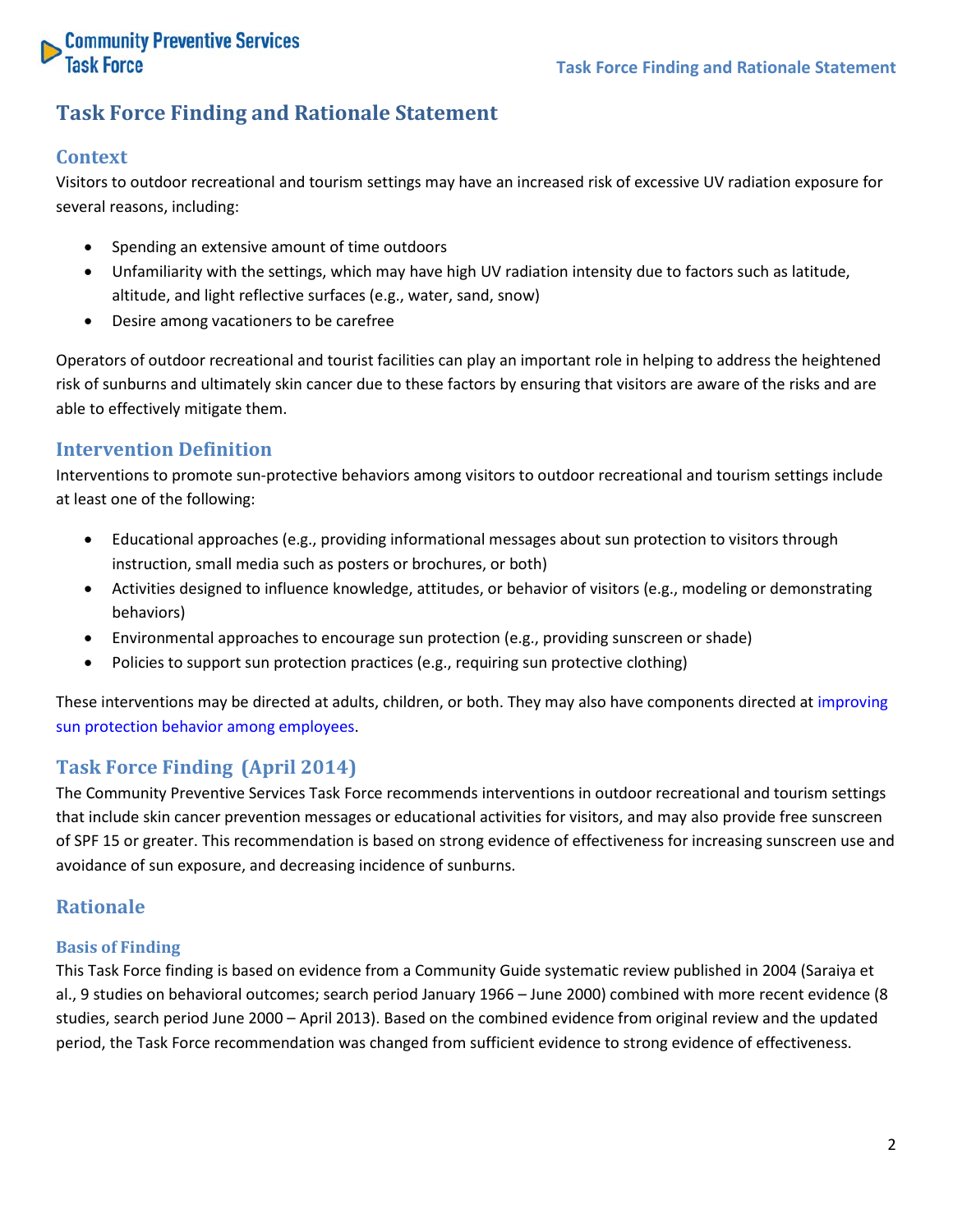# **Community Preventive Services**<br>Task Force

Results presented in this statement are primarily based on evidence from the updated search period. The included studies (8 studies and 13 study arms) assessed intervention effects on various measures of sun protection and physiological outcomes of UV radiation exposure.

Five studies with eight study arms generally indicated that these interventions led to increased use of sunscreen. One randomized control trial found that provision of readily available sunscreen in amateur golfers' locker rooms resulted in an average of 1.13 more days per week of sunscreen use, after adjusting for baseline use (p=0.01). In addition, players with ready access to sunscreen during competitions increased their reapplication by 22.0 percentage points (95% CI: 0.9, 43.1), but reapplication during practice did not change for either group. An educational intervention for children enrolled in ski and snowboard classes at high altitude resorts and their parents resulted in an estimated 20.0 percentage point increase in children using sunscreen during ski classes (95% CI:10.1, 29.9) and a non-significant 4.0 percentage point increase in lip balm use (95% CI: ‑6.2, 14.2). The remaining 3 studies and 6 study arms, which used various measures of sunscreen use, also generally found that the intervention increased sunscreen use, particularly during activities other than intentional sunbathing.

Fewer studies assessed other sun protective behaviors, such as use of sunglasses or ski goggles (1 study), avoidance of sun exposure (4 studies, 8 study arms), and combined sun protective behaviors (3 studies, 5 study arms). Results were also generally favorable for these outcomes.

One study with three study arms showed a minimal and non-significant decrease in skin darkening due to UV exposure among beach goers at two month follow up of an intervention focusing on the effects of excessive UV exposure on appearance (i.e., photoaging). Two included studies, with three study arms, assessed intervention effects on sunburns; one found a non-significant decrease in the number of red and painful sunburns among female beach goers in the intervention group (p=0.8), and the other found that the proportion of tourists presenting with at least one sunburn during their stay at a beach resort decreased among both an intervention group that received free sunscreen (-16.9 percentage points; 95% CI: ‑28.9, ‑4.9), and one that received free sunscreen and information on sun protection (‑25.6 percentage points; 95% CI: ‑36.9, ‑14.2).

Follow-up periods varied substantially across studies; the majority of studies had relatively short follow-up periods, and those that took place at ski or beach resorts often limited follow-up periods to the time during which participants were in the specific recreational setting.

#### <span id="page-2-0"></span>**Applicability and Generalizability Issues**

Because the majority of the evidence for this update came from the U.S. (6 studies), and results were consistent across the other countries represented in the review (Canada and France), the reported results are applicable to the U.S. context.

These interventions took place in diverse outdoor recreational and tourism settings (e.g., beaches, ski resorts, golf courses) and generally delivered messages targeted to the specific setting. For example, many interventions at beaches included appearance-based messages to persuade participants to reduce intentional sun tanning. In contrast, interventions at golf courses or ski resorts, where excessive UV exposure was usually incidental to recreational activity or sporting activity, usually emphasized messages about the importance of sun protection (e.g., use of sunscreen, protective clothing, hat/helmet, sunglasses/ski goggles) while engaged in outdoor activity. Despite these differences in context, the consistently favorable results suggest that these interventions are likely to be broadly applicable across settings, with appropriate targeting to the visitors and activities at these settings.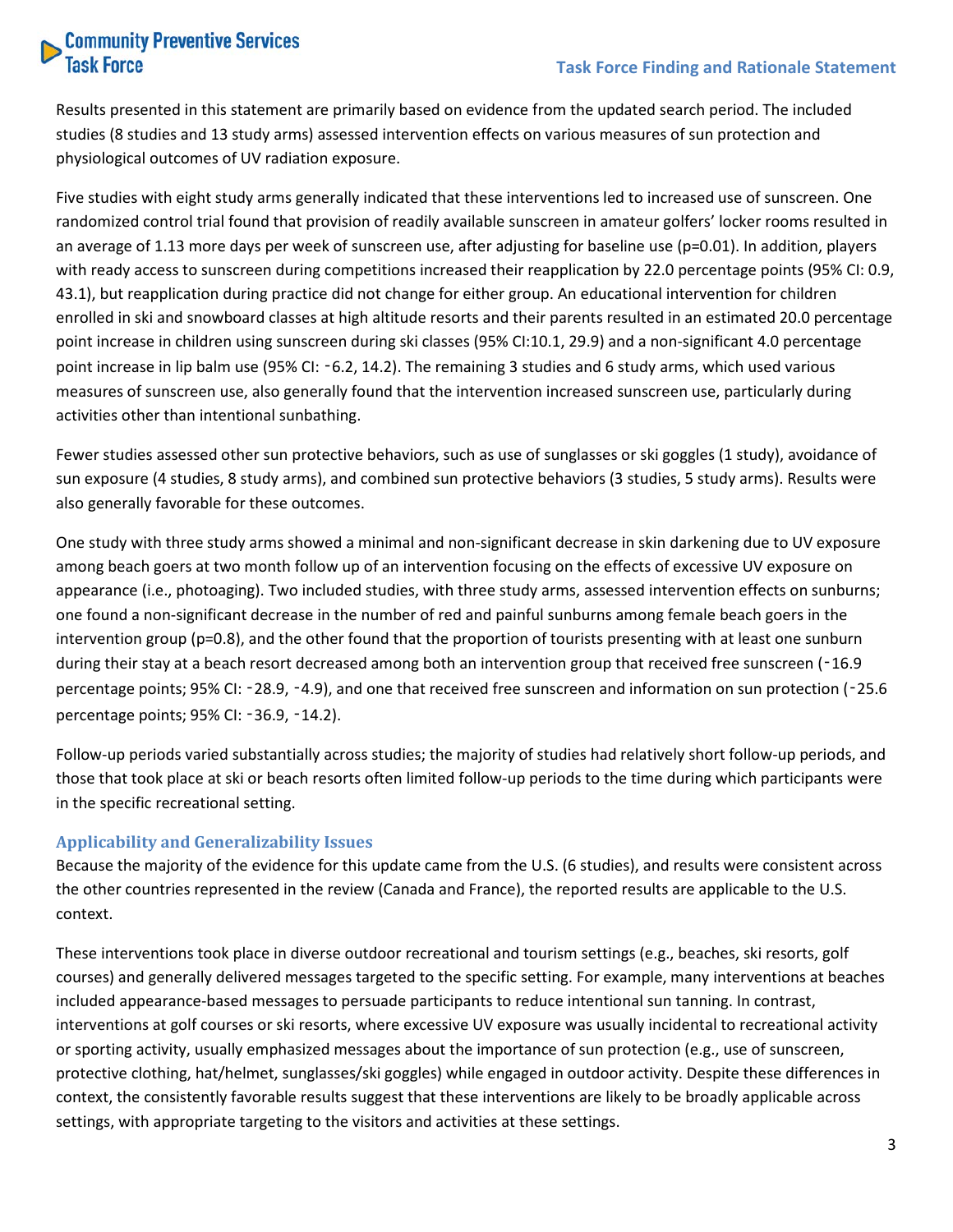# Community Preventive Services<br>Task Force

#### **Task Force Finding and Rationale Statement**

Most of the evidence for update period came from studies of adults. The one included study that assessed intervention effectiveness among children found a 22.0 percentage point increase in sunscreen use (95% CI: 0.9, 43.1). Considered along with the median 9.8% increase in children's sunscreen use and composite sun-protective behaviors reported in the original review (from 4 studies with 5 study arms), the evidence supports a conclusion that the intervention is effective for both adults and children. There was limited information in the included studies to assess differential effects by other demographic factors such as race/ethnicity or socioeconomic status. Although only a small number of studies reported on educational attainment of the groups studied, the available data indicate that participants in the included studies may have tended to be of higher than average socioeconomic status, with a median of 91% of adult participants having at least some college education (3 studies).

Seven of the eight studies included in this update involved education about sun protection and its importance; these educational programs were often accompanied by provision of free sunscreen to visitors (4 studies). None of the interventions had policy components, making it difficult to draw any conclusions whether they increased intervention effectiveness. Finally, there was no clear difference in effectiveness between the five interventions that provided sun safety messages at a single time or place, versus those for which visitors were repeatedly exposed to such messages (3 studies) ). One multi-site study, however, found that the intervention was more effective at improving sun protection outcomes among visitors to ski resorts when signs were posted in several places.

#### <span id="page-3-0"></span>**Data Quality Issues**

Internal validity of the included studies was good, with seven of eight studies being randomized control trials. Lack of consistency in outcome measures and metrics for reporting them, however, made it more difficult to derive summary effect estimates and assess effect magnitudes. Follow up periods tended to be short, ranging from assessing outcomes on the same day as exposure to one year after the intervention; five of the eight studies had follow-up periods of two months or less. Extended follow-up assessments would be valuable for evaluation of long term effects of the intervention on behavior. Nonetheless, even short-term improvements in behavior in these settings can improve health outcomes, due to the increased risk of serious sunburns in many recreational settings and the link between small numbers of such sunburns and increased skin cancer risk (Whiteman & Green, 1994).

#### <span id="page-3-1"></span>**Other Benefits and Harms**

These interventions may have beneficial consequences beyond those related to their direct effects on individuals' sunprotective behaviors. For example, these programs may lead to decreased risk of overexposure to heat by encouraging avoidance of peak sun exposure or covering up. In addition, outdoor recreation has many physical and mental health benefits, and sun-protection interventions can help participants guard against excessive sun exposure that may interfere with these healthy pursuits.

One potential harm of interventions to prevent skin cancer is reduced levels of vitamin D, particularly among people with darker skin. According to WHO, 5 to 15 minutes of casual sun exposure for 2-3 days a week is adequate to meet the vitamin D requirements of most people. Given that sun exposure in outdoor recreational and tourism settings usually substantially exceeds these thresholds, interventions in these settings to reduce UV radiation exposure are unlikely to cause detrimental effects on Vitamin D production.

#### <span id="page-3-2"></span>**Considerations for Implementation**

Sun protection interventions for visitors to recreational and tourism settings need to be adapted to the small amount of extra time that visitors are likely to be willing to devote to participation in sun protection interventions, and to the wide dispersion of people in many of these settings.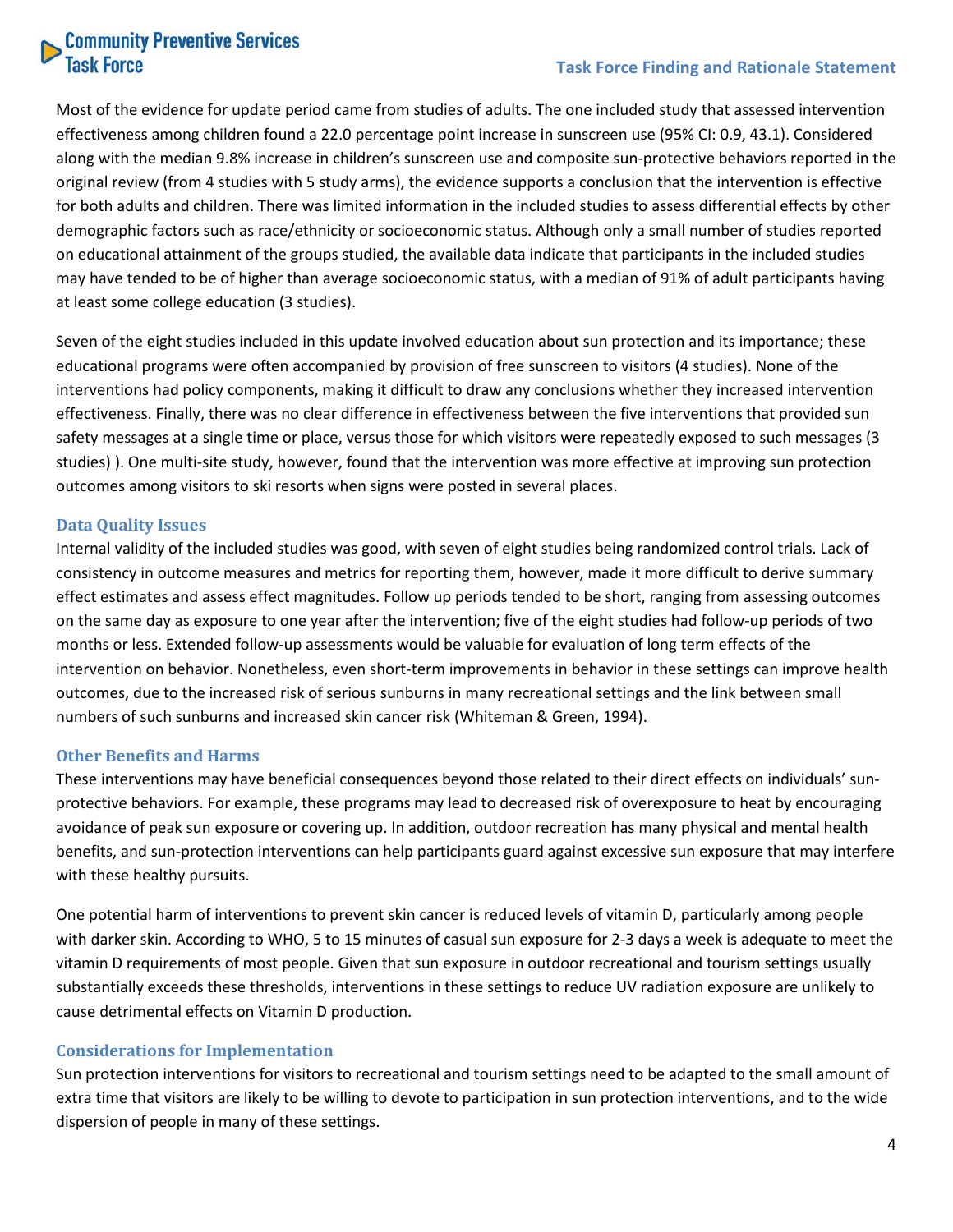# **Community Preventive Services**<br>Task Force

#### **Task Force Finding and Rationale Statement**

In the included studies, several strategies were used to address these challenges. These included displaying signage with key messages at a large numbers of locations; using multiple channels to disseminate sun safety messages (e.g., brochures, posters, interactive activities); incorporating sun safety messages into existing activities (e.g., swimming lessons; ski schools); and disseminating information at strategic locations, such as waiting areas for tickets or events.(e.g., Walkosz et al., 2007; Walkosz et al., 2008).

Providing free sunscreen and ensuring adequate availability of shade may reduce barriers related to inaccessibility and inconvenience (Dubas & Adams, 2012; Hamant & Adams, 2005). Providing free sunscreen also removes cost considerations that may cause people to use sunscreen less frequently than they should (Nicol et al., 2007).

Sun protection policies that are appropriate to the specific setting may complement other intervention components that are focused on educating people about sun safety and making sun protection more accessible. For example, scheduling outdoor activities in shaded areas or outside peak UV intensity periods lowers risks for participants with little effort on their part. Unfortunately, few of the interventions studied included any such policy components. Policy development can also play an important role in sustaining and helping to ensure consistent delivery of educational and environmental intervention components. For example, policies may require provision of sunscreen at the pool or incorporate sun safety instruction into curricula for swimming, skiing, or other lessons.

The heightened risk for sunburn among visitors to many outdoor recreational settings, along with their potential lack of awareness of the risks associated with any particular setting, make sun safety programs in outdoor recreational and tourism settings an attractive option. One ongoing barrier to widespread implementation of these interventions is the belief among some operators of recreational facilities that implementing a sun safety program might adversely affect their business, or that they have no responsibility for their visitors' sun safety.

#### <span id="page-4-0"></span>**Evidence Gaps**

Several questions remained unanswered about the effectiveness of interventions to promote sun-protective behaviors among visitors to outdoor recreational and tourism settings. First, most of the available evidence comes from studies of predominantly white people with sun-sensitive skin. Future research should attempt to include understudied groups such as other racial/ethnic groups, people with less sun-sensitive skin, and people of lower socioeconomic status.

To allow for better understanding of the maximally effective mixture of intervention components, it would also be helpful for future research to assess how intervention effectiveness varies based on variations in the specific mixture of components. Furthermore, it would be helpful if more studies evaluated interventions that included sun protection policies.

Most included studies followed up participants for short periods of time after the intervention (≤2 months). Studies that follow participants for longer time periods would provide useful information about whether behavior changes are sustained over time and in different contexts. Finally, the large number of sun protection outcomes of interest for assessing intervention effectiveness, combined with the large number of ways of measuring those outcomes, make it difficult to synthesize results and identify factors that may influence intervention effectiveness. To improve our ability to build on existing research, it would be helpful for skin cancer researchers to adopt a set of standardized and readily interpretable outcome measures to evaluate the effectiveness of these interventions.

*The data presented here are preliminary and are subject to change as the systematic review goes through the scientific peer review process.*